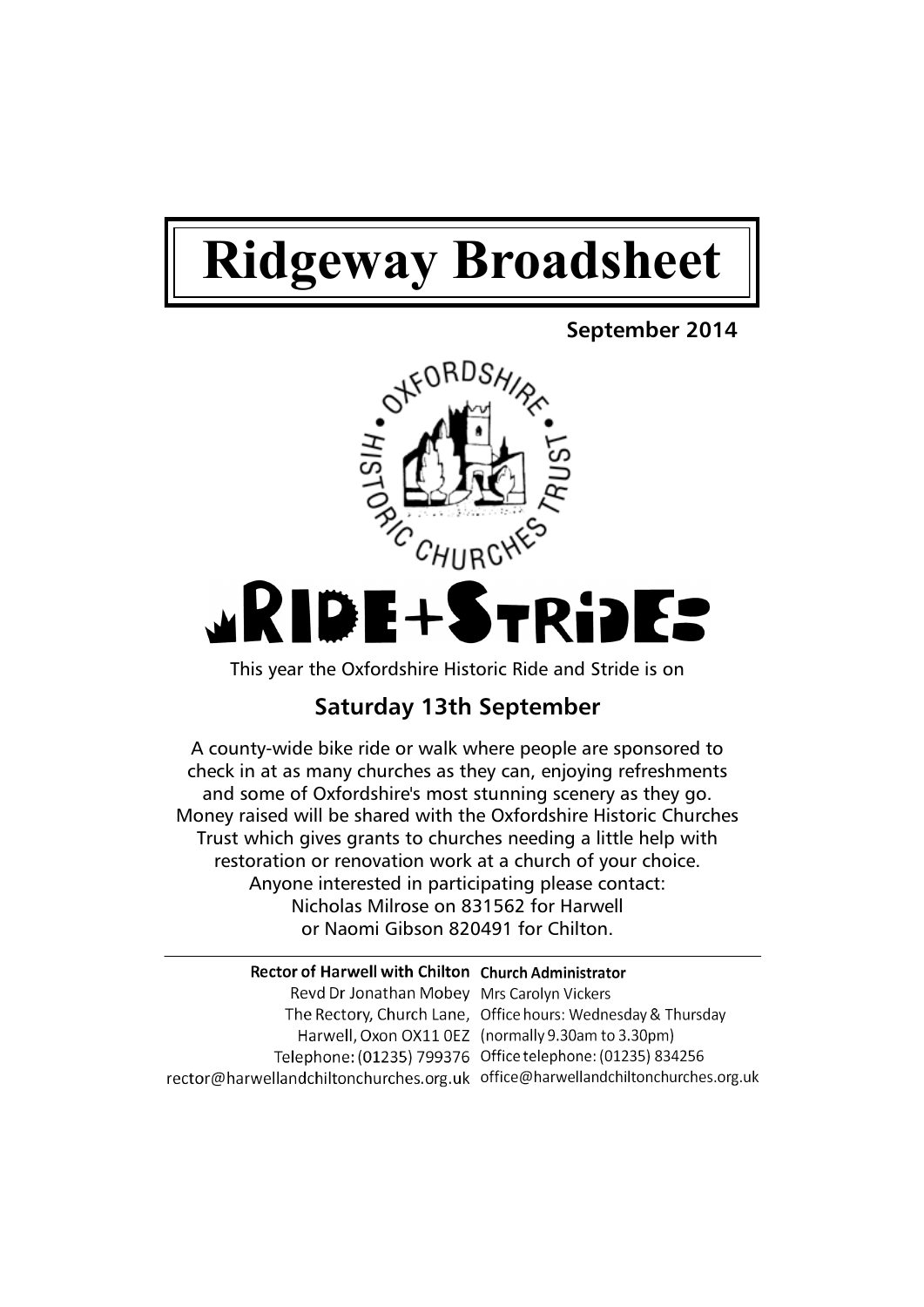## **H A R V E S T S U N D A Y**

Sunday 5th October Services of Worship for All Ages 9.30am at All Saints', Chilton 11.00am at St. Matthew's, Harwell

All good gifts around us Are sent from heaven above, Then thank the Lord, O thank the Lord, For all His love.

# **C O M M I S S I O N I N G S E R V I C E**

Sunday 14th September 6.15pm at St Matthew's, Harwell. Bishop Colin will be taking part in a service of commissioning for our new Children and Families' Worker, Peter Shields, our new Curate, Rev Jan Radford, and Rev Pam Rolls as she moves from her role of Curate to that of Associate Minister. All welcome.

# **D E L I C I O U S C R E A M T E A**

Celebrate Harvest Sunday with a delicious cream tea on Sunday 5th October 3.00 - 5.00pm at All Saints', Chilton in aid of Tearfund\*. You will also be able to buy local produce, cakes, flowers and jam, and there will be children's activities. \*Tearfund help people in poverty worldwide and this year they are using raised funds to help the most vulnerable children.

# **F L E D G E L I N G S**

A drop-in place for parents/carers with children from newborn to school age. Every Monday morning (during school term time) 9.30am-11.30am, St. Matthew's Church Hall, Harwell. Tea and chat for adults, activities and crafts for children. Contact Anne Gill for more information 833575 or hcchurches.org/ fledgelings

#### **T H A N K Y O U S**

From the Christian Aid envelopes in Harwell we collected £578.17 in total. Thank you to those who gave.

Thank you to everybody who supported the Evergreen's coffee morning on Saturday July 26th £202.70 was raised.

D-Day Service at the RAF Harwell Memorial stone 7th June 2014 The annual D-Day Service held at the Harwell Stone took place this year recognising the 70th anniversary of the events of 5th and 6th June 1944.It was organised for the second time by the Harwell Branch of the Royal British Legion and Duncan Rogers of Harwell Oxford Campus with Harwell and Chilton Churches. A collection was made for the Poppy Appeal which totalled £166.85.

## **F U N A N D G A M E S F O R A L L A G E S**

All who moved to Chilton during the last 12 months are invited to an afternoon of games and fun for all. Saturday, 13th September from 3.30-6.30 pm at the Community Room on Chilton Fields. Hot and cold drinks provided, please bring your own picnic and blankets to sit on. An event organised by All Saints' Church, Chilton.

# C H U R C H B E L L R I N G I N G

Are you interested in learning? For All Saints', Chilton, contact: Alec Samler tel: 834589 or Kate Crennell tel: 834357 For St. Matthew's, Harwell, contact: Philip Roberts tel: 861409 or Debbie Greenfield tel: 820760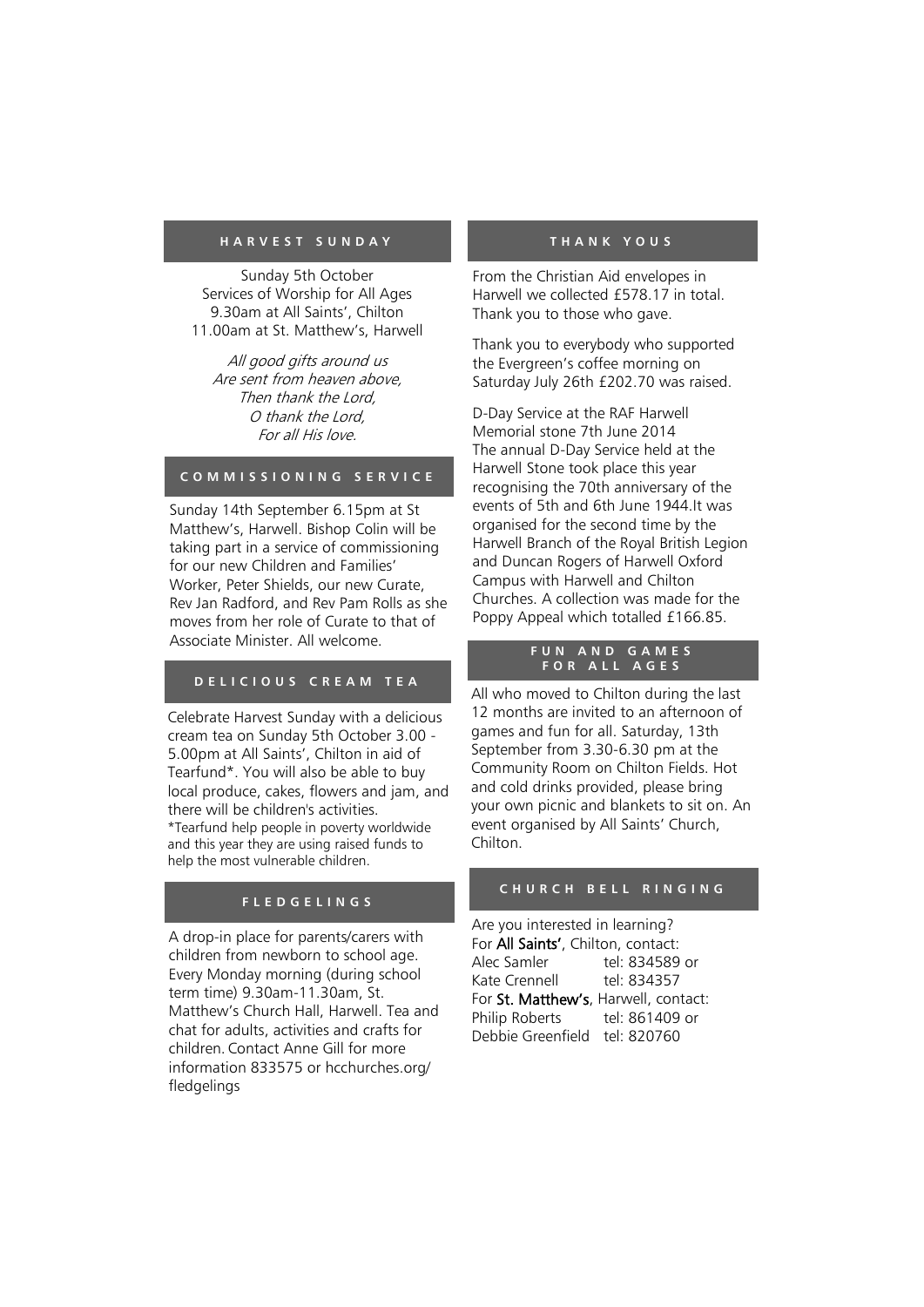# Forgiveness? It's a way of life

'Lord, how many times shall I forgive my brother when he sins against me? Up to seven times?' (Matthew 18: 21)

A national newspaper poll was conducted in Egypt some years ago. Readers were asked, 'Of all the good things you could desire in life, what would be your greatest wish?' Easily top of the list was: 'To know that I am forgiven.'

Would that have been our priority?

Here is Jesus, speaking about forgiveness and the part that the Church has to play in the releasing (the 'loosing') of unforgiven people. The disciple Peter comes back with his question - imagining that you can quantify forgiveness, not understanding that forgiveness is a way of life. Jesus puts him straight.

1. Real forgiveness never gives up. It even takes the initiative in looking for reconciliation  $(v.15)$  – for the aim is to 'win' the transgressor. So, no whispering campaign, no letters or accusing e-mails. Learn from Jesus!

2. Real forgiveness never goes soft (v.15-20). Sin is the most expensive thing in the universe – for how can God, in the face of appalling deeds, say, "It doesn't matter; let's say no more about it"? It cost the Cross

"To forgive one's enemies is the first, the most elementary characteristic of a Christian. Failing this, we are not yet Christian at all..."

of Jesus to make it possible for us to be put right! Even so, there are many who don't wish to receive forgiveness. For our own part, we should be more than ready to forgive, but realise that no one is forgiven in fact until they have repented.

- 3. Real forgiveness never keeps count. Some Jewish teachers had said that you could forgive three times. Peter thought that he was being generous! Jesus says, Stop counting! (v.22). Archbishop Anthony Bloom has written, 'To forgive one's enemies is the first, the most elementary characteristic of a Christian. Failing this, we are not yet Christian at all, but are still wandering in the scorching wilderness of Sinai.' Forgiveness means total cancellation; you don't then record it in a book!
- 4. Real forgiveness never looks back. In verses 23-35, Jesus tells the terrifying story of a man who, having been forgiven his debt, continued as an extortioner himself – and ends up in a prison of his own making.

"I never forget a friend or forgive a foe." So said a certain sea-captain once to John Wesley. The preacher replied, "It is to be hoped, sir, that you have never sinned against God!"

Once we have been forgiven at the Cross, forgiveness is to be our new mindset.

Editor: Preb Richard Bewes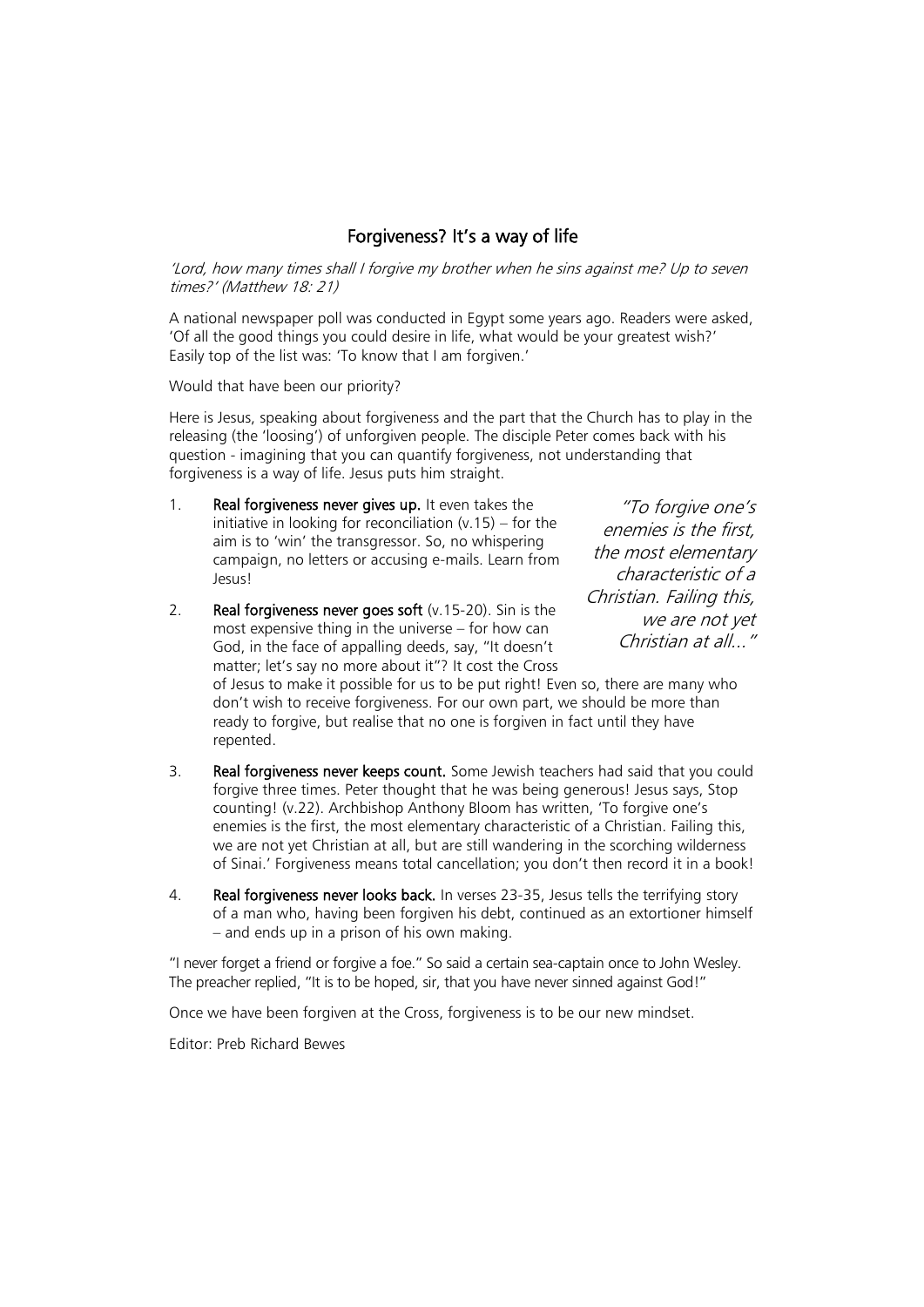# September 2014

**W E E K L Y E V E N T S**

# Bell Ringing

7:30pm Mondays at All Saints' Church Tower 7:30pm Thursdays at St Matthew's Church Tower

# Choir Practice

7:30pm Wednesdays at All Saints'

# **Fledgelings**

9:30-11:30am Mondays at St Matthews Church Hall (during term time)

# Home Groups

8:00pm Mondays at 10 Jennings Lane, Harwell 8:00pm Tuesdays at various homes in Chilton 10:15am Wednesdays at St Matthew's meeting room (during term time) 1:45pm Wednesdays at 15 Elderfield Crescent, Chilton (during term time) 7:30pm Wednesdays at 29 Chilton Field Way, Chilton 8:00pm 1st, 2nd & 3rd Thursdays at 'Milburn', Wantage Road, Harwell (during term time)

# Prayer Meeting

8:30am Saturdays at both St Matthew's and All Saints'

# Youth Fellowship

7:00-8:30pm Sundays at St Matthew's meeting room (during term-time) Youth Fellowship is a group for those between the ages of 14 and 18. We meet weekly during term-time to discuss and explore significant and topical Christian themes and issues in a relaxed and friendly atmosphere and use engaging media, games and discussion. We also organise trips to Christian youth events, services and weekends away. Further info from the Rector, Jonathan: 799376.

# **O T H E R E V E N T S**

# PCC Meeting

Tuesday 2nd 7:45pm Combined PCC Meeting at St Matthew's Church

For more information on any of these events please check the website: www.hcchurches.org or e-mail the church office office@harwellandchiltonchurches.org.uk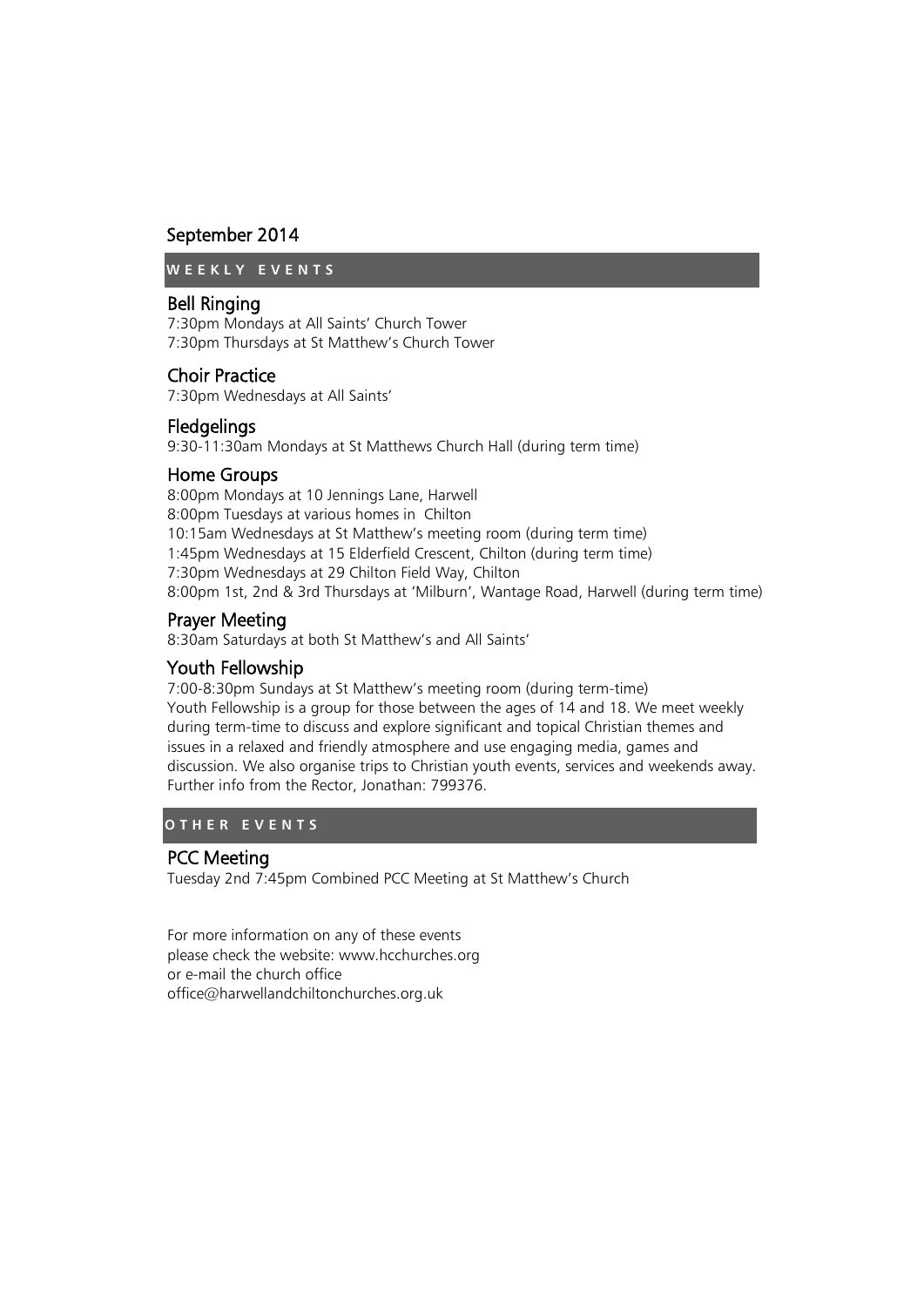# **S E R V I C E S**

| September      | All Saints' Chilton                                    | <b>St Matthew's Harwell</b>                                                            |
|----------------|--------------------------------------------------------|----------------------------------------------------------------------------------------|
| 7th September  | 9:30am All Age Worship                                 | 8:00am Holy Communion (BCP)*<br>11:00am All Age Worship<br>6:15pm Evening Prayer       |
| 14th September | 8:00am Holy Communion (BCP)*<br>9:30am Morning Worship | 11:00am Morning Worship<br>6:15pm Commissioning Service                                |
| 21st September | 9:30am Holy Communion                                  | 8:00am Holy Communion (BCP)*<br>11:00am Holy Communion<br>6:15pm Evening Prayer (BCP)* |
| 28th September | 8:00am Holy Communion (BCP)*<br>9:30am Morning Worship | 11:00am Morning Worship<br>6:15pm Holy Communion                                       |

 $(BCP)^* = Book of Common Prayer$ 

# **M O N T H L Y E V E N T S**

# Missions Prayer Meeting

Monday 1st 10:00am at 15 Elderfield Crescent, Chilton

# Night Prayer

Wednesday 3rd 8:30pm at All Saints'

# Chilton Wives' Group

Tuesday 9th 7:45pm at All Saints'

# Holy Communion (BCP)\*

Tuesday 16th 10.00am Holy Communion (BCP)\* at Cherry Tree Court, Harwell

# Harwell Ladies' Group

Tuesday 16th 7:30pm at St Matthew's Church Hall - Talk by Jenny Vereker - Harpist

# Harwell Evergreens

Thursday 18th 2:30pm at St Matthew's Church Hall - Chrissies Owls Non–members will also be welcome if they want to see the owls.

# **Connect**

Sunday 21st 4:30pm at Chilton School

'Connect' is a free family event. All welcome. For children there are crafts and hot food; for adults tea and cake and a chance to relax with other local families. For everyone an interactive 'thought for the day' on a Christian theme, and music. It is informal, interactive and fun.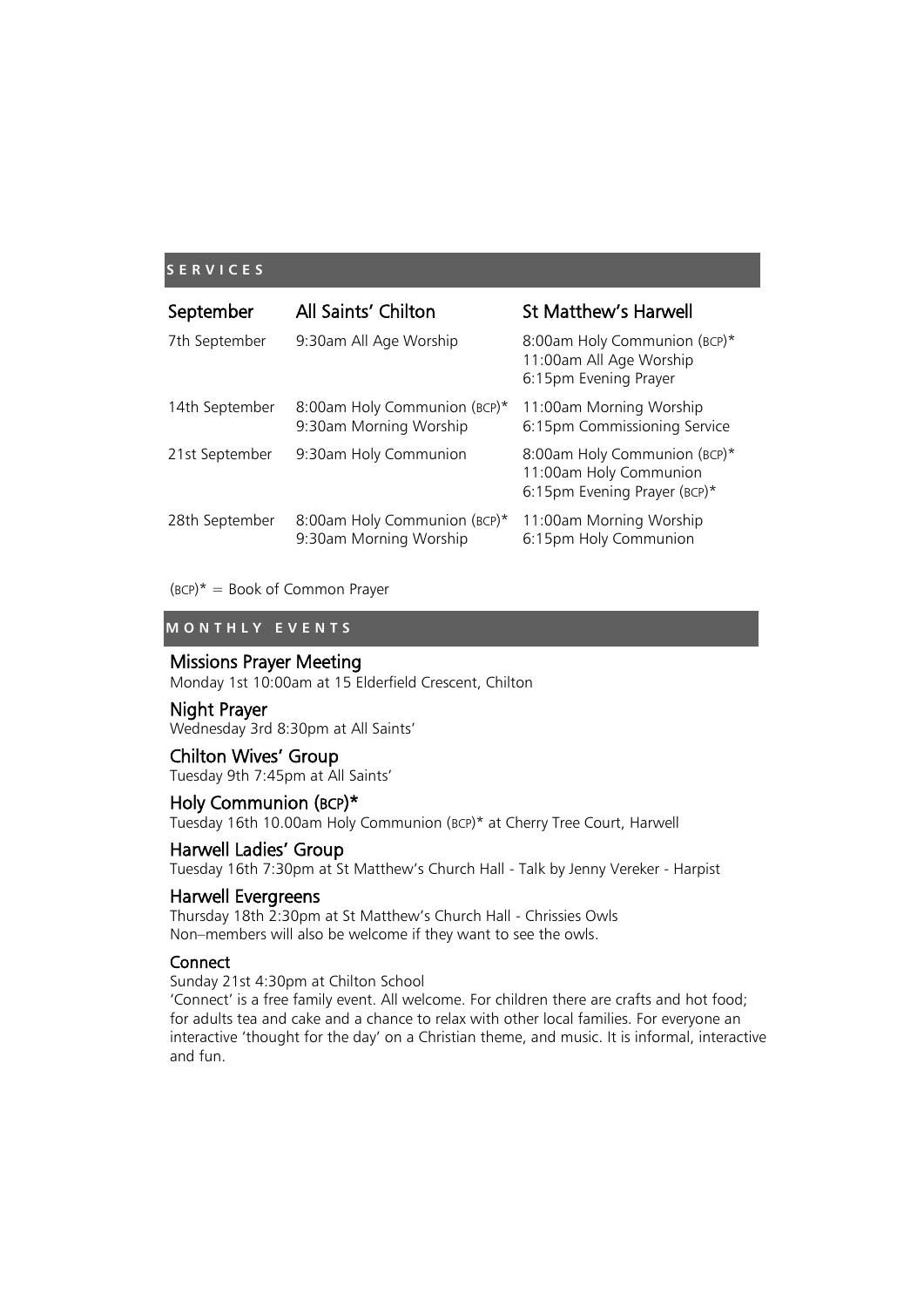#### **H E A T I N G A L L S A I N T S ' C H U R C H**

# Don't we already have a heating system?

The fan-based heating system in All Saints' Church is over 50 years old, and spare parts for the fan heaters have limited availability; we can only keep it going for so long! In many ways it is effective for use just a few hours a week. but it can be very noisy and produce inconsistent heating effects. It is also not ideal in terms of preserving the historic fabric of the building. The PCC have therefore wanted to consider a new heating system.

#### So where are we up to?

Earlier this year, CBG Consultants were engaged to carry out a feasibility study and produce a performance specification. This resulted in a strong recommendation for a low mass underfloor heating (UFH) system in the main hall, chancel and vestry. In the absence of a gas supply in the village, it was decided that the best power source would be an electric boiler, with the possible installation at a later stage of the 'green energy' Solar Photovoltaic Panels and/or Air Source Heat Pumps.

# Does a UFH system have any other advantages? Installing an UFH system

creates the opportunity to improve access by creating a level floor throughout the church, with the floor height matching the level of the step at the entrance of the church. A level floor throughout the church would make the church wheelchair and pushchair accessible. This would be achieved by installing on top of the existing floor of the main hall and breaking



the chancel, in order to eliminate the step from the Nave to the Chancel. A new floor tile finish would be laid on top. Recently, an exploratory investigation was carried out in the Chancel to check the subbase and the foundations, and no problems were uncovered.

# What are the next steps?

Full architectural drawings and specifications are in process, and once these are completed, a number of building contractors will be approached for quotations. The project will then be discussed by the DAC

(Diocesan Advisory Committee for the care of churches) who will then issue a Notification of Advice. A public notice will then be put up to alert the wider community of our proposal and an application for a 'faculty' from the Archdeacon or Chancellor needs to be made. Once the faculty has been granted, the work can be implemented

by the contractor. We are aiming to start the work in the New Year, and anticipate that it will take about 8 to 10 weeks to complete.

# How will this be paid for?

All Saints' has specific funds that are restricted in their use but could be used for a project such as this. We are also planning to apply for grants and will of course also be very grateful if individuals decide to support this project.

# What can I do?

If you have any questions or concerns about this project, please speak to a member of the PCC or to Sylvie Thompson, Chair of the Heating Project group. Please also take a look at the selection of flooring tile samples and let Sylvie know your views.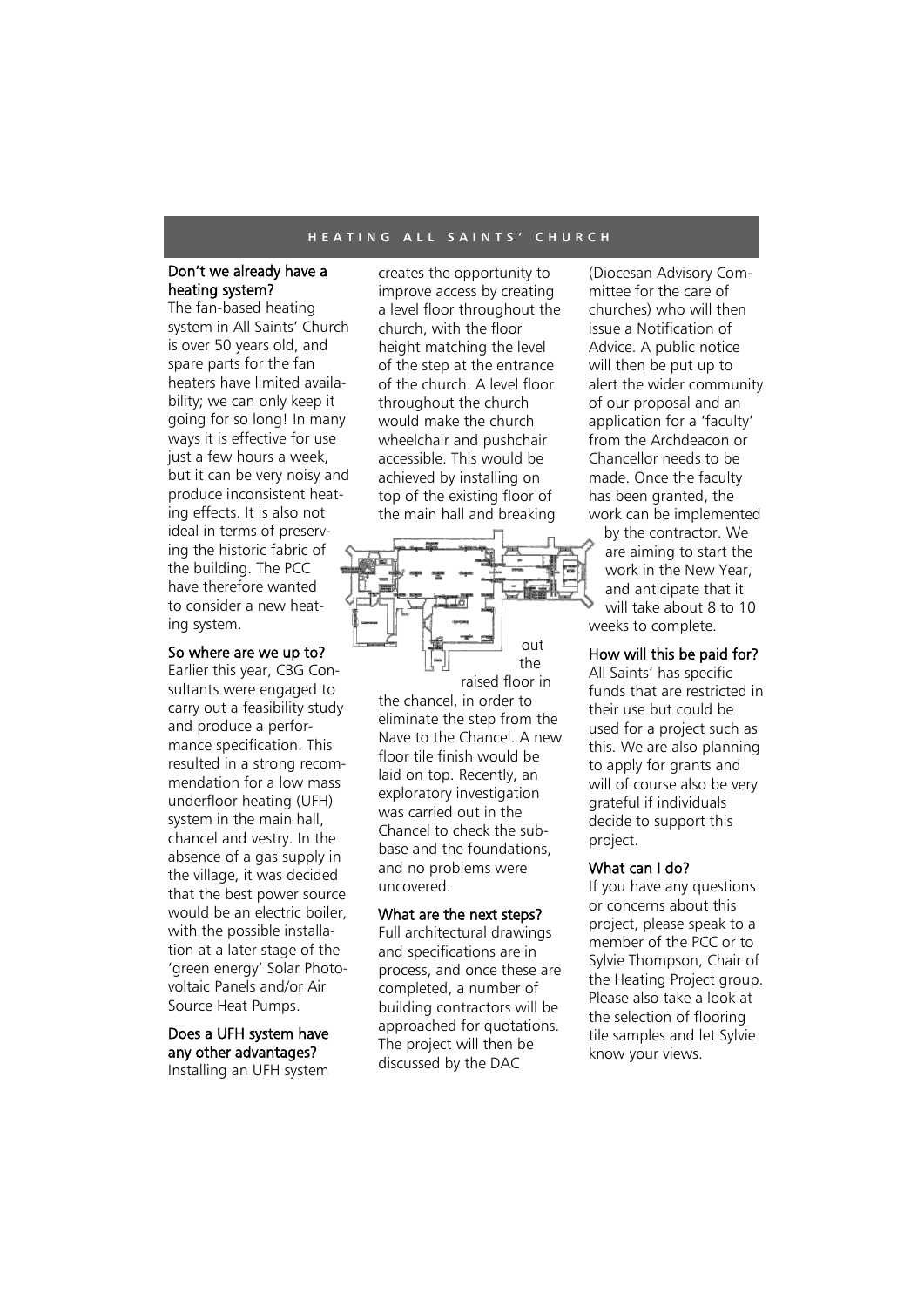# **F R O M T H E P A R I S H R E G I S T E R S**

# Baptisms/Thanksgivings

"Welcome to the Lord's family"

Harry Brennan Lydia Capper Oliver Rogers Colby & Chloe D'Angio

# **Marriages**

"Those that God has joined together"

William Buxton & Georgina Davis

# Funerals

"He who believes in Me will live"

Jacqueline Connolly Cherry Packer Rita Bosher Frank Newbold Frederick Norton Jean Bennion Jane Vickers Kevin Swanzy Frederick Thomas Nora Burns Malcolm Harmer

# **H A R W E L L G A R D E N E R S ' C L U B**

Monday 1st September 7.30pm at Harwell Village Hall. 'Flower arranging for the novice' (inspiration for the Produce Show) - Talk by Debra Davies.

Competition: Biggest Pod (grown from bean provided in March).

Produce Show: Saturday 13th September More information: David Drummond 821615

# **C L U B S & S O C I E T I E S D A Y**

This is a reminder that Didcot First is, once again, arranging a Clubs & Societies Day in Didcot. This year we are holding the event on Sunday 14th September 2014 at Didcot Civic Hall from 10am-3pm (9am arrival to set up). We would like as many clubs and societies to attend the event under one roof for the general public to come along and hopefully find a new activity the interests them. We are also hoping that some clubs and societies will be able to provide a demonstration on the activities they undertake in which people can observe or participate in a taster session. On behalf of the organising committee, we would like to invite your club or society to be present at the event free of charge. Each Club will have a table given to them to display whatever they feel demonstrates their club or society best and you will need to 'man' the stall.

If you have not done so already, please would you inform me as soon as possible if you would like to attend by having a display at the event, if you require a power socket for your display and if you would be able to provide a demonstration/taster session for those attending? For those that have already replied to say you are attending or unable to attend, you do not need to respond again.

We had some fantastic displays last year that bought many extra people in to the event so we are looking for as many as possible again this year. Please would you help us to publicise the event by informing your members and forwarding this email to any clubs and societies you are in contact with as we may not have captured everyone in and around the local area. I look forward to hearing from you. Kind regards

Emma East PR & Events Consultant Didcot First Ltd. Mobile: 07788 373118